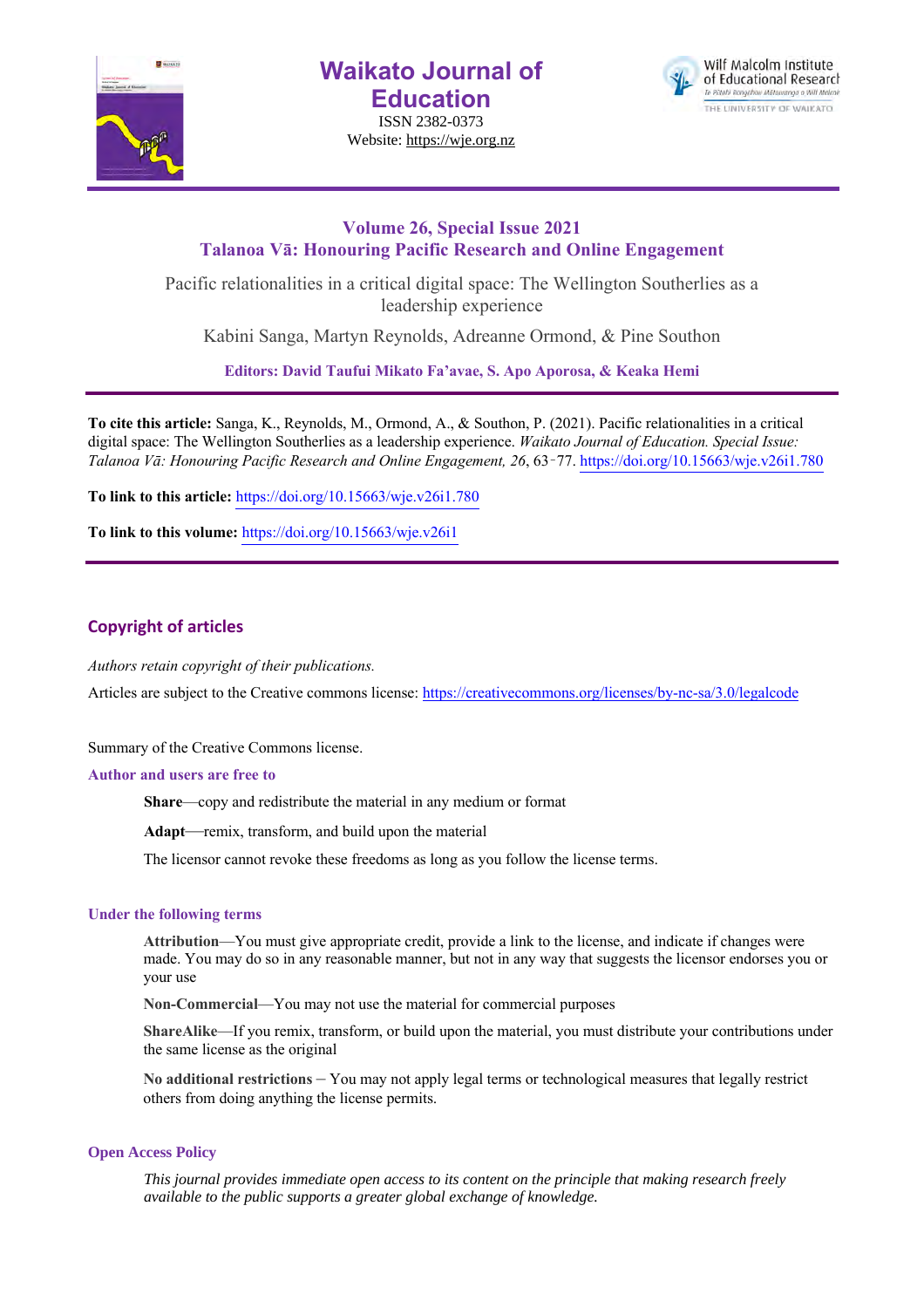# **Waikato Journal of Education**

Te Hautaka Mātauranga o Waikato



Volume 26, Special Issue, 2021: Talanoa Vā: Honouring Pacific Research and Online Engagement

# **Pacific relationalities in a critical digital space: The Wellington Southerlies as a leadership experience**

**Kabini Sanga, Martyn Reynolds, Adreanne Ormond, & Pine Southon** Victoria University of Wellington – Te Herenga Waka, Wellington, New Zealand

# **Abstract**

*Understanding, articulating and managing relationality, the state of being related, is a central feature of research, teaching and other people-centred matters in the Pacific. Although various groups in this diverse region, Indigenous and otherwise, bring their own concepts and protocols to relationships, physical, social and spiritual connection are salient. Connection is most visible between people but also extends to other entities, including land. Recent events have accelerated the significance of connections constructed in virtual space, such as through conference calls augmented to facilitate presentation and discussion. This phenomenon, relatively new in Pacific academic practice, re-draws attention to relationality in a novel context. In this article we look at one such initiative through the lens of relational leadership to understand the role of leadership in the deliberate curation of a virtual space. The setting is the inaugural Wellington Southerlies virtual* tok stori*. This event, attended by over 90 students and academics from across the region, is discussed through the experiences of four of the events' instigators who were also active during the session as co-presenters, chair and* Hautohu Matua *or advisor. The discussion examines how the experience of Pacific orality affected our (re)framing of leadership in a digital space. Our learning points to ways relationality may be invoked, enabled and shaped by dialogic, relational leadership in virtual spaces so as to mediate limitations and construct new possibilities in a world where technology is fast affecting the ways we gather information and communicate one with another.* 

# **Key words**

*Tok stori*; relationality; Pacific oralities; virtual space; leadership

# **Introduction**

Methodologies that rest on relational ontologies (Fasavalu & Reynolds, 2019; Kempf, 2017; Sanga & Reynolds, 2019) are structured through, and value, relationships. Aspects of those methodologies indicate, embody and develop the state of relations between people and other entities. Some writers have made links between *vā* as a relational concept and *talanoa* as a methodology (Baice et al., 2021; Prescott,



Wilf Malcolm Institute of Educational Research, Te Kura Toi Tangata Division of Education, University of Waikato, Hamilton, New Zealand ISSN: 2382-0373 Contact details: Martyn Reynolds msdfreynolds@gmail.com

(pp. 63–77)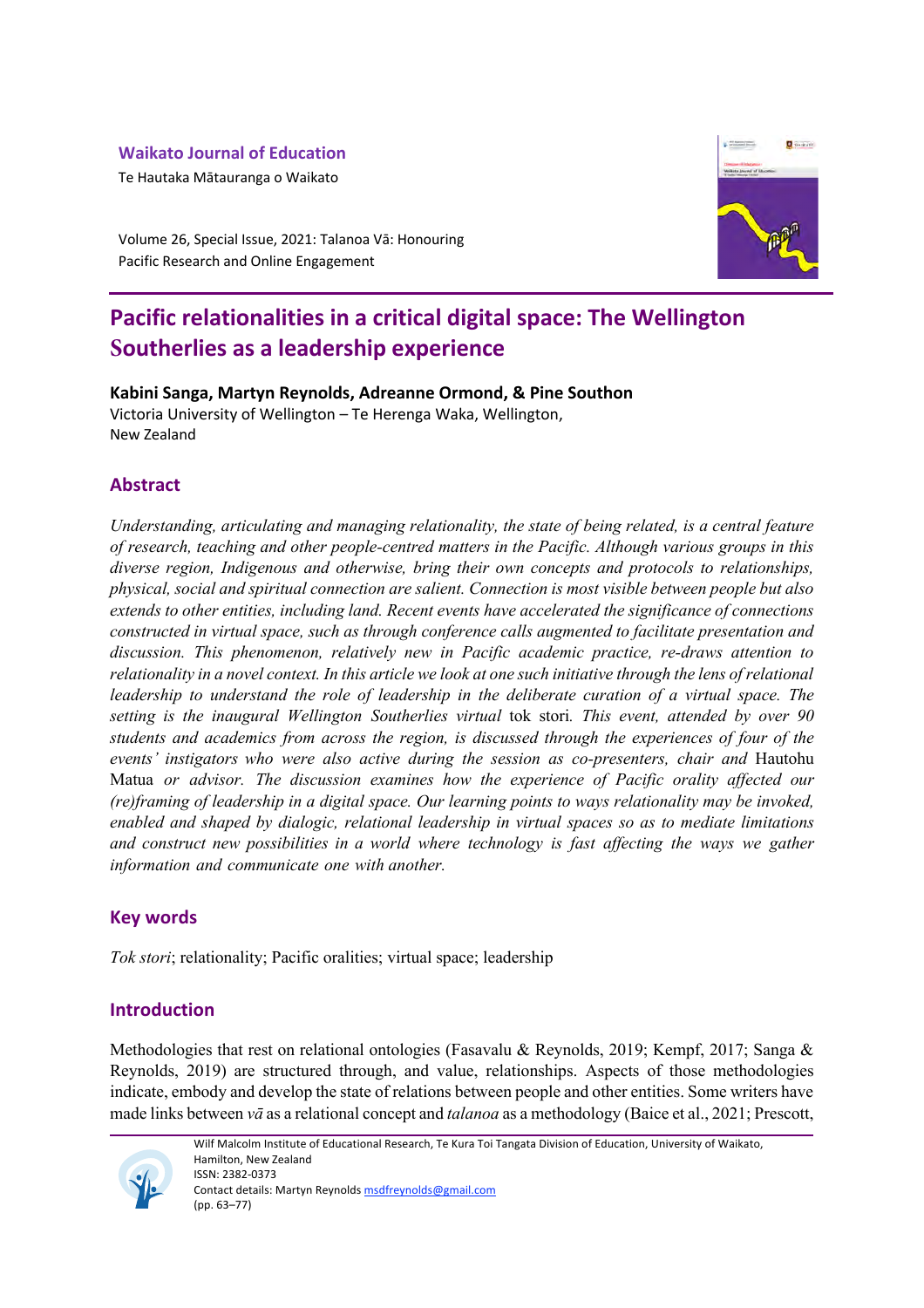2008). However, other understandings of relationality and other oralities are also at home in the Pacific. A key aspect of many methodologies that have Pacific roots is face-to-face interaction (Affonso et al., 1996; Sanga et al., 2018; Vaioleti, 2006). Consequently, when circumstances enforce physical separation, methodological renegotiation is required in Pacific contexts. Where this is true, leadership has a role in supporting people as they navigate the shifts from established ways of being to novel experiences such in a virtual or digital space.

The Pacific region is widespread but founded on a desire for connection (Hau'ofa, 1994). Consequently, Pacific academics and others have embraced technological bridges as they have become available for navigating distance. For example, over recent years many learners in the Pacific have experienced distance education mediated through analogue (Kenyon et al., 2000) and, more recently, digital technologies (Gold et al., 2002; Whelan, 2008). Often in education and academia more generally, digital forms of engagement are blended with more personal encounters (Raturi et al., 2011). A new circumstance of enforced separation set to last for an unknown timeframe due to COVID-19 has resulted in the rebalancing of face-to-face and virtual aspects of many academic encounters. Deliberate leadership is a factor in the contextual outcomes of change enforced by COVID-19.

This article examines leadership in relation to one response to the new relational environment in this time of enforced separation: the inaugural Wellington Southerlies (WS) *tok stori*. This digital space was developed as a deliberate act of leadership to embrace the creative relational potential of virtual space at a time where other possibilities remain restricted or closed. Using an approach that leverages the anti-hegemonic and decolonising potential of autoethnography (Houston, 2007), we examine aspects of the framing of leadership in the context of trialing *tok stori* methodology, a Pacific orality, in a virtual mode.

We begin by sketching the significance of Pacific oralities before turning to the context of the inaugural WS digital *tok stori*. We then outline a position on leadership and relate this to authoethnography as methodology. Autoethnographic data is then offered through a set of five themes. Finally, a synthesising discussion of the intersections of digital relational space, orality and leadership framing is offered. This includes speculation about the way relational orality may further be fostered by dynamic leadership in these complex times.

## **Pacific oralities**

In recent years, Pacific academics have begun to re-balance attention to account for what is said in academic engagements and, progressively, the context in which that engagement occurs (McCormick & Johannson-Fua, 2019; Wolfgramm-Foliaki et al., 2018). This move is part of a regionally-actioned reclamation of the authority to speak in and through one's own space (Sanga & Reynolds, 2017). Globally, there are many Indigenous conversational methodologies (Kovach, 2010) that invoke specific understandings of relational space, and the Pacific region is blessed with multiple relational oralities (McCormick & Johannson-Fua, 2019) capable of significant academic contributions. When appreciated, these methodologies and the spaces they invoke have the potential to re-shape academic engagement. However, inertia can clutter opportunities for innovative reclamation. The weight of academic tradition (Grosfoguel, 2007) provides a justification for examining the kinds of leadership that lead to decolonising change in virtual environments.

*Tok stori* as an academic form is an example of a Pacific orality being progressively accepted in academia. *Tok stori* is an oral mode of communication commonly practised in Melanesia (Kabutaulaka, 2015). It has been described as both an ontology and methodology (Sanga et al., 2018). The focus of *tok stori* is dialogical engagement (Evans et al., 2010) in a safe relationally constructed space. The general aim of a *tok stori* session is heightened mutual understanding and enhanced relationships rather than agreement. To this end, positionality is a key aspect of *tok stori*; speakers are regarded as experts on their own experiences. As a methodology, *tok stori* has been used in mediation (Brigg et al., 2015),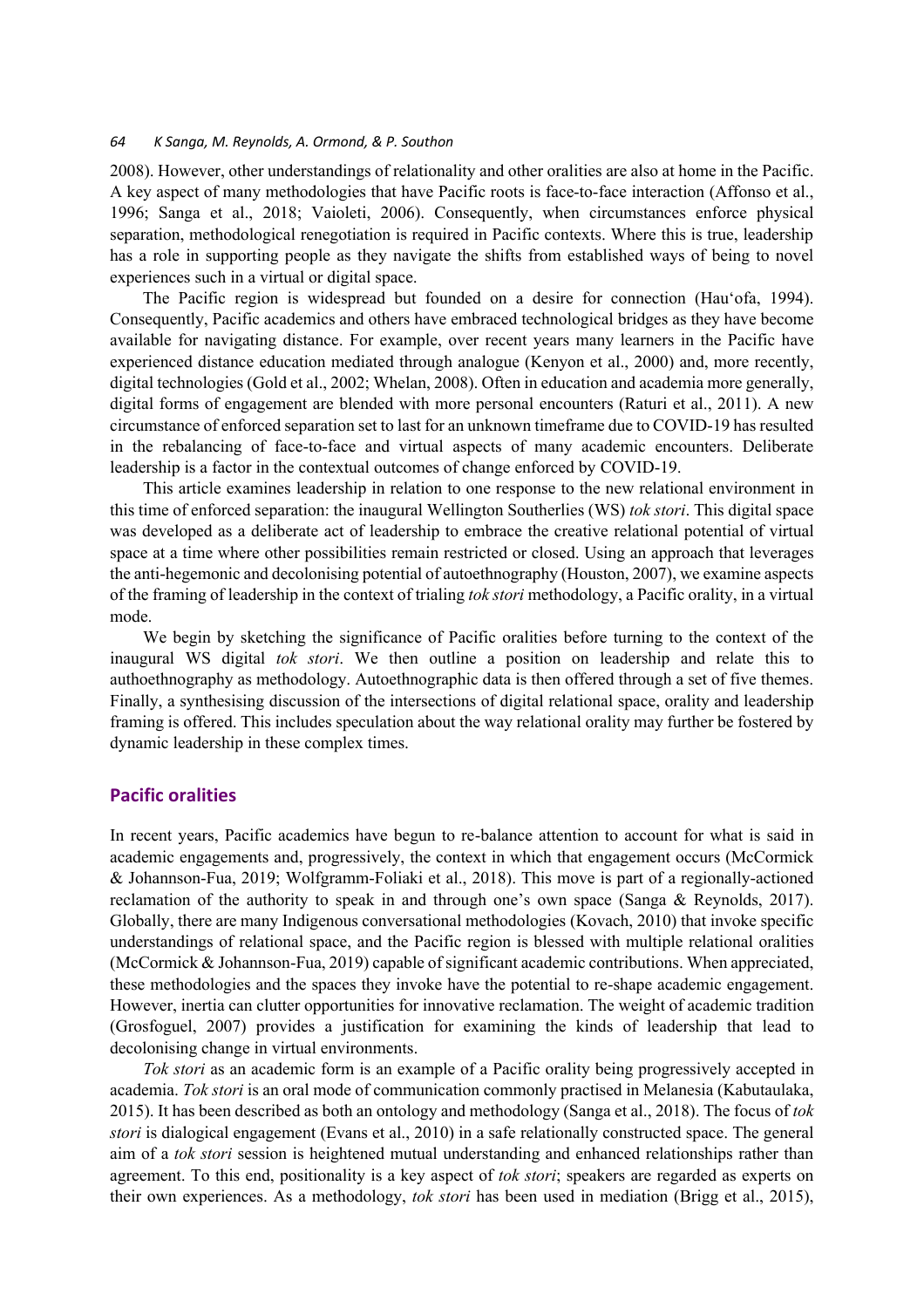leadership development (Sanga et al., 2020), professional learning in education (Sanga & Reynolds, 2019), research (Davidson, 2012), and evaluation (Paulsen & Spratt, 2020).

The presence of *tok stori* has grown in formal academic engagement in the form of conference offerings. For example, at the Oceania International and Comparative Education (OCIES) 2018 conference, hosted at Université Nouvelle Calédonie, Nouméa, some sessions were constructed cooperatively 'in the round' as *tok stori* (Sanga et al., 2018). The following year at Victoria University of Wellington/Te Herenga Waka (VUW), Aotearoa New Zealand, the OCIES 2019 conference hosted a suite of '*talanoa*/*tok stori*/round table' sessions (Cobb et al., 2019; Fasavalu & Reynolds, 2019). An aim of the much-anticipated OCIES Apia 2020 conference was to offer multiple streams of such sessions. However, because of the disruptions stemming from the COVID-19 pandemic, this aim is yet to be realised. Meanwhile, as the academic world has taken a digital practice turn (Sanga & Reynolds, 2020), the potential of *tok stori* remains.

#### **The Wellington Southerlies**

Under the enforced physical separation consequence of COVID-19, we have been participants at many hastily convened digital academic encounters and applaud the leadership and vision involved in their organisation. However, the digital spaces we have experienced (Sanga & Reynolds, 2020) have tended to align with business etiquette (Montgomery, 2019) imagined as a universal set of concerns, or delivery styles that follow the usual presentation/question/answer format. This restricts conversation through concentrating power as an element of performance and runs counter to the momentum of re-placing dialogic Pacific oralities at the heart of academic engagement in the region. As an act of deliberate leadership, the Wellington Southerlies (WS) is a COVID-19 response which names virtual space in Pacific-origin ways, and means, through relational engagement, to maintain impetus towards the flourishing of Pacific ontologies, dialogical oral forms and Pacific academics. The WS series is convened jointly through OCIES and VUW.

Leadership can be viewed through frameworks from the managerial (Blakesley, 2010) to the Indigenous (Khalifa et al., 2019). Here we approach leadership from a constructionist perspective (Uhl-Bien et al., 2014) that has as its focus leadership as a process. This sits well in a dialogic ontology, such as that of *tok stori*. In a dialogic understanding, the concept of leadership is concerned with influence, and is relational. Relational leadership arises through social construction at the dynamic interface between ontology and praxis (Henry & Wolfgramm, 2018), the intersection between a relational world view and the way that is made evident. In this understanding, followers and leaders are inextricably linked because they share their social situation (Oc & Bashshur, 2013), and leadership and followership are dialogically related as balanced aspects of a relational self (Ketokivi, 2010). This points attention to the "space between the leader and the followers and … the ways in which they shape each other's identities in this interpersonal space" (Epitropaki et al., 2017, p. 113). This article adopts a relational, dialogical approach to leadership in order to examine leaders' (re)framing of leadership as affected by experience of a virtual *tok stori* space.

Acts of leadership as expressions of praxis shaped the format of the inaugural session of the WS. The session involved: protocols of welcome from the *Hautohu Matua* or lead cultural advisor of the School of Education, VUW; a short recap of a previously circulated paper by two OCIES members; prepared responses from two invited academics; a time for storied sharing; and a further block of time signalled as less formal for continued storying. The session ended with appropriate closing protocol.

In this account, we examine the relational understanding of leadership that sits behind the initiation, structure and conduct of the inaugural session of the WS venture. We do not advocate for the efficacy of these approaches. Instead, we aim to expose the ways relational leadership can initiate, shape and operate in a digital space but also produce tensions. The overall purpose of the discussion is to draw attention to the way culture creates and configures digital space. As a result, focus is drawn away from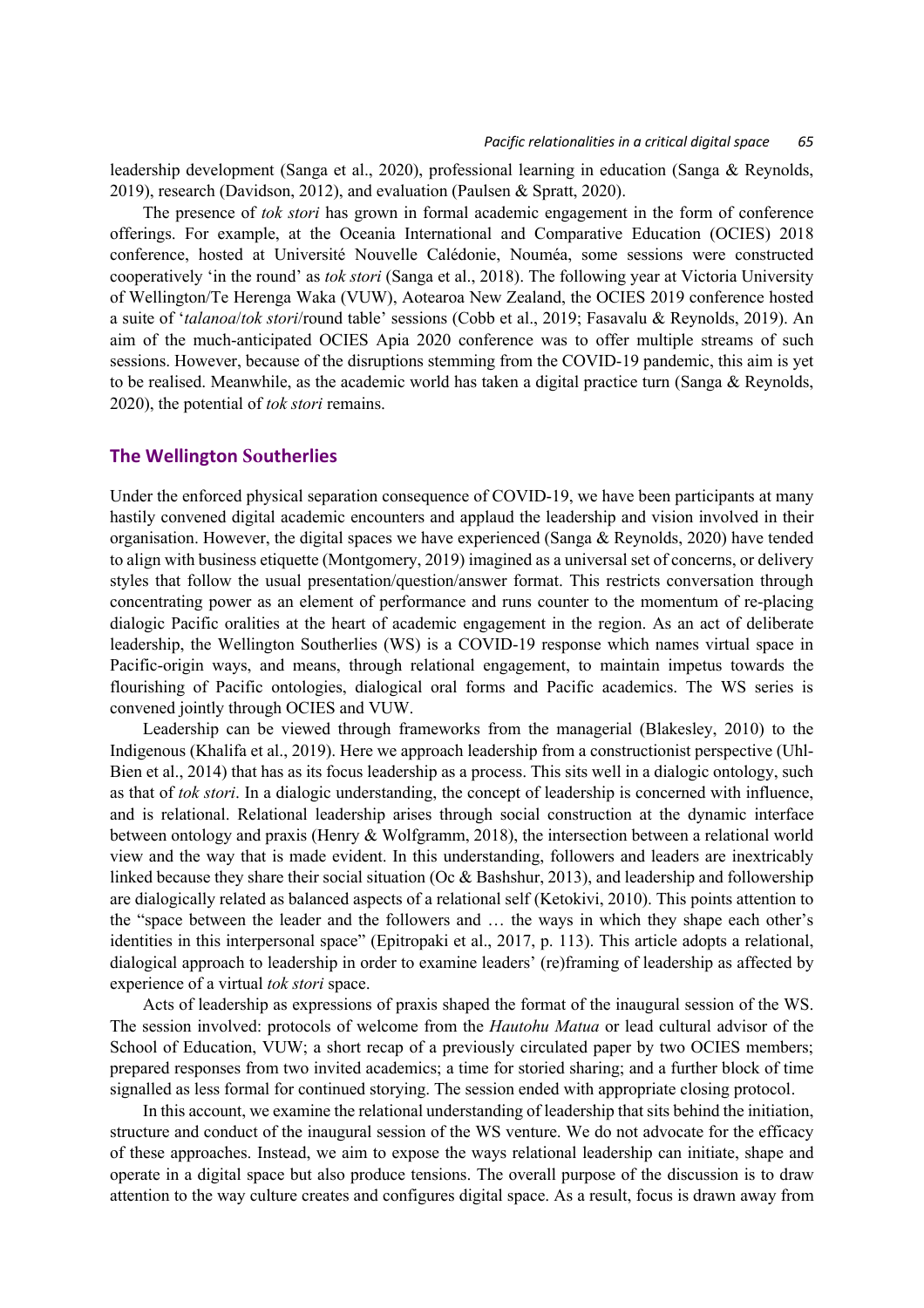the technological aspects of digitally mediated interactions and towards the kinds of choices academics as leaders make and could make in framing virtual engagements. Recognising ourselves as novices in digital enterprise, we also seek to learn by reflecting on tensions in the experience as we honour the multiple thought traditions, oral and relational understandings of the region which the WS series seeks to serve.

#### **Methodology**

This article investigates dialogical, relational leadership in the context of the inaugural WS digital *tok stori*. Leadership is investigated here through the accounts of some of those involved in the inception and curation of this specific digital space. These stories, separate and combined, are suitable material for an autoethnography research approach.

Ethnography pays attention to the "cultural elements of personal experience" in which the researcher may "situate themselves, contesting and resisting what they see" (Hamilton et al., 2008, p. 22). Autoethnography is an approach that attempts to describe and analyse one's personal experience in order to understand the ethnographic or cultural experience (Ellis et al., 2011). To this end, autoethnography is a self-reflective, generally textual account (Jones, 2007) of how reported experience is shaped by ideological and epistemological assumptions as well as subjective and normative claims (Kincheloe & McLaren, 2011). In this case, we seek to explore the relationship between personal leadership experience and the curation of a specific virtual space through the analytical lens of relational leadership.

Many kinds of text have been the focus of autoethnographic research. These include narrative accounts fictionalised for ethical reasons (Inckle, 2010), information in an extended novel-like form (Adams et al., 2017), and transcribed oral accounts such as a *tok stori* (Fasavalu & Reynolds, 2019). Although most autoethnographic enterprises are solo, various collaborative methods have also proved valuable (Chang et al., 2016; Fasavalu & Reynolds, 2019; MacDonald & Reynolds, 2017). Research that pays attention to relationality is likely to benefit from reflexive autoethnographic texts that are examined in concert. This is because potential sources of discussion are the relationships between the people involved and the texts they produce.

In order to investigate relational leadership through an autoethnographic approach in the context of the WS digital *tok stori*, our methodology focuses on the intersection of three elements: positionality, relationality and context. Positionality foregrounds the positions of those who contribute to data. The concept of positionality can be understood in a number of ways, including through simple insider/outsider dichotomies (Merriam et al., 2001), multiple intersecting categories (Carling et al., 2014), and relationally (Crossa, 2012) Here, consistent with our overall focus, we take account of texts created through the relationships between writers as participants in the inception and conduct of the *tok stori* session, and as researchers. These texts speak of the relationships between intent and what can be learned from experience.

A positional focus feeds a second methodological element: autoethnographic sensibility. Autoethnographic sensibility involves "recognizing that clear-cut distinctions among researchers, research subjects and the objects of research are illusory, and that what we call the research field occupies a space between these overlapping categories" (Butz & Besio, 2009, p. 1664). In this case, we see relationality playing out in various ways: as an element in the field of leadership, as essential to the context of *tok stori*, and as a feature of our collaborative approach to the WS enterprise. This alignment supports the integration and triangulation of data offered by individuals as useful for the analysis of relational leadership because it forms an autoethnographic corpus.

Finally, context is an aspect of the methodology employed. The context, the inaugural WS virtual *tok stori*, is a response to world events in the form of the restrictions contingent on the COVID-19 pandemic. Methodological attention to context places focus on positionality and relationality as specific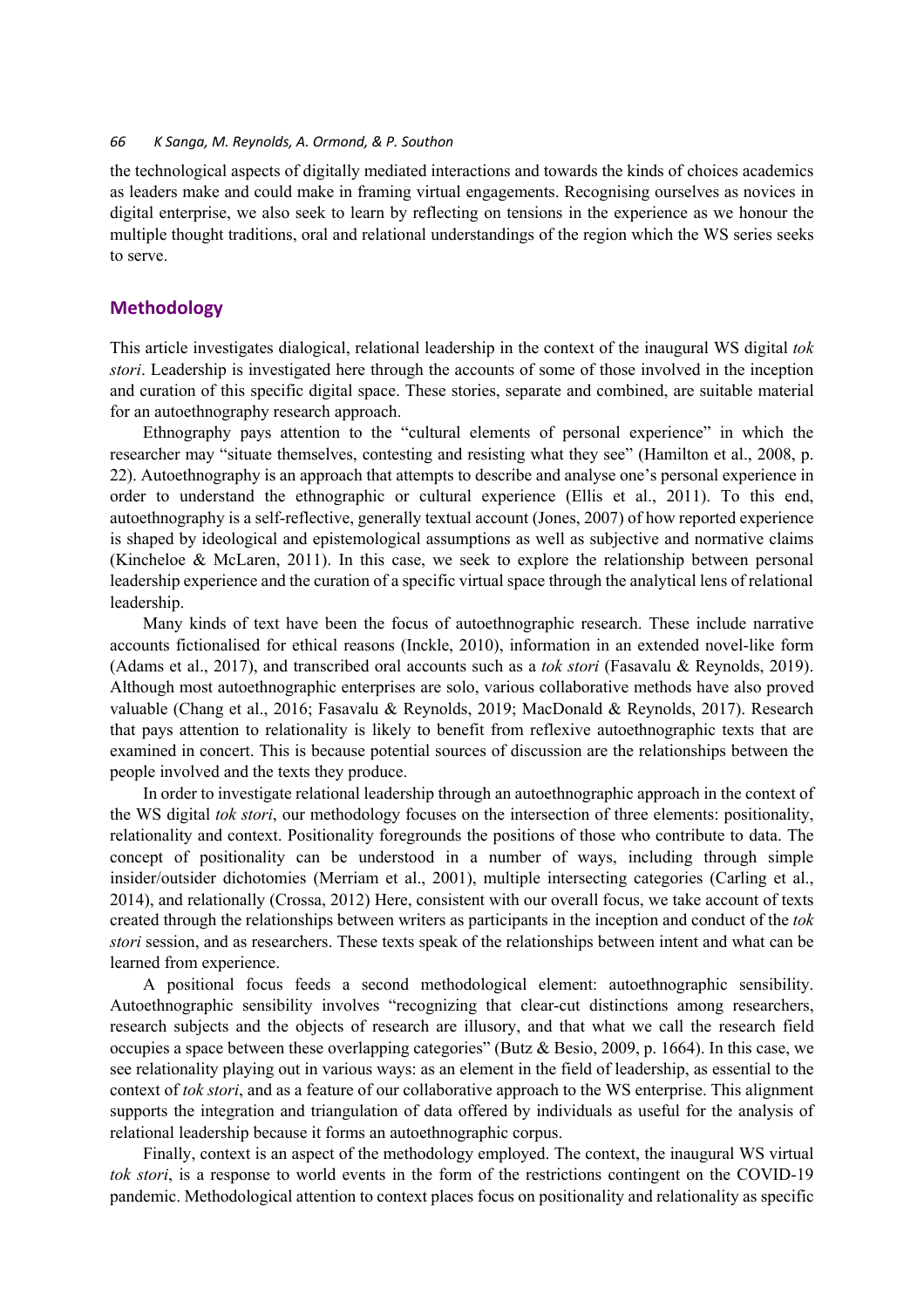to a place and time. This suggests the validity of approaching data using an approach rooted in grounded theory (Charmaz, 2014), and the value of investigating the framing of relational leadership through autoethnography in a novel context.

In order to investigate leadership in the context of the inaugural WS virtual *tok stori* through autoethnography, we devised a method that embraces the dialogical aspect of relationality and the multiplicity of our positions as instigators, actors and researchers. During and following an over-coffee debrief after the first WS *tok stori*, as researchers we discussed prompts to generate text from our participant selves. These prompts were then responded to individually over the course of about a week. From the initial responses, two of the four authors produced follow up iterative prompts to further investigate aspects of leadership. Further individual production of text followed.

Analysis was conducted using an adapted Informed Grounded Theory (IGT) (Thornberg, 2012) approach. IGT involves iterative coding informed in advance by sensitising concepts, in this case nodes of positionality, relationality and leadership. Through coding, leadership emerged as the most productive node and thus became the organising strand of this article. The analysis, performed by one of the authors, was member-checked and negotiated with the others.

What follows is a thematic presentation of the results of the IGT analysis of ethnographic data produced following the inaugural WS virtual *tok stori*. Individual attributions of the data are not given because our focus is on forms and acts of relational leadership rather than on leaders. However, some aspects of positionality rendered in the data provide steerage for those more interested in this aspect of the autoethnographic accounts.

## **Discussion**

Five themes are presented in this account of dialogic, relational leadership in the context of the inaugural Wellington Southerlies digital *tok stori*. These are leadership as crisis response, leadership as deliberate shaping, leadership as conscious decolonisation, leadership embodied in process, and leadership as learning. Following the presentation of these themes, a more general discussion regarding leadership, digital space and Pacific oralities is offered.

#### Leadership as a crisis response

This theme is centred on WS initiators' understandings of leadership as a response to the restrictions placed on academic activities in the Pacific region due to the COVID-19 pandemic. To the initiators, various members of OCIES, VUW, or both organisations, the core of the crisis response was to seek an opportunity to create a new space in which to continue the development of Pacific oralities in academia. In this thinking, speed and deliberateness are central to leadership in the face of existential threat:

We initiated the WS and implemented it very quickly during a time of crisis, the globally paralysing COVID-19 pandemic.

COVID-19 had threatened every aspect of our professional lives … OCIES was reduced to a professional community without our usual annual professional conversations … OCIES was faced with a situation requiring important and crisis-oriented leadership.

To unpack understandings of leadership as crisis response further, one WS instigator theorised three contextual dimensions of leadership in the WS development, as response to critical, creative and cohesive tensions. Leadership responds directly to the adverse circumstances of the pandemic through a clear focus on the tension created by threat:

The WS was our critical response to a critical tension … offering an example of maintaining community conversations adaptively, even in crisis times.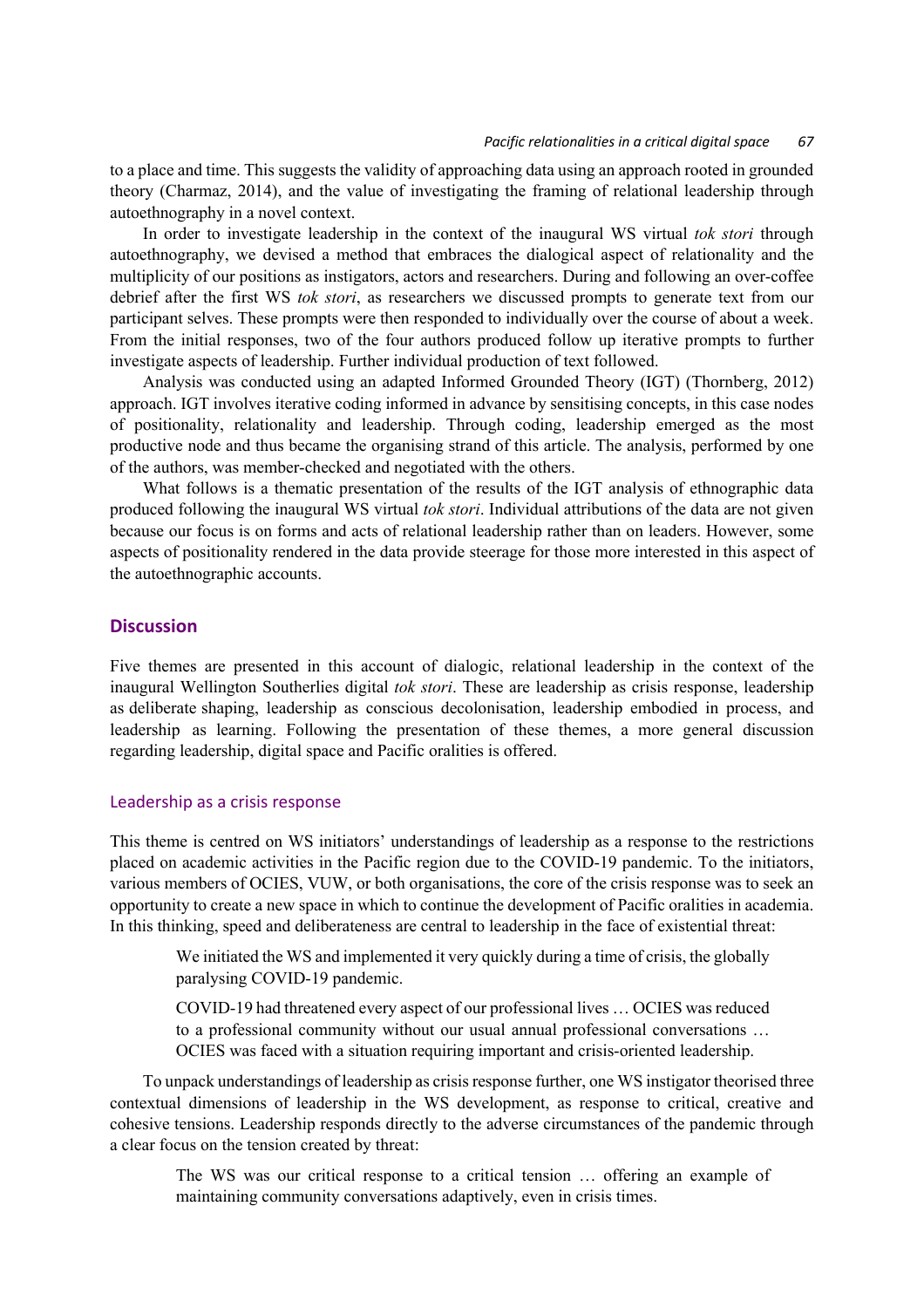This leadership is rooted in circumstance, practice-based and necessarily reactive.

As described by the same initiator, relational leadership creatively responds to the emotions produced by a critical situation. Creativity in this case involves looking for resources with which to bridge the gap between circumstances and vision. The vision of the WS was framed in association with the relationship-focused vision of OCIES as a society.

We saw the gap between the OCIES relational vision for professional conversations ... in the form of face-to-face conferences and the reality of isolation. Our realisation … created in us an emotional and energetic tension. For us … the only way to relieve this tension is to initiate and implement the WS …

In this view, leadership that responds to creative tension takes account of the past but uses resources to move forward in vision-orientated ways. The actions that arise from critical leadership are creatively configured by the framing of the vision.

The third facet of responsive leadership responds to the need to create cohesion. Cohesive leadership sees disruption as a force that makes visible pre-existing divisions. Where these are seen, opportunities are sought to deliberately enhance cohesion and to exceed that encouraged through previous practices.

Tensions can be understood as opportunities for and means of building newer communities. Harnessing tension cohesively … brings and holds people together. I wanted to use WS as a launching pad to demonstrate leadership by mediating tension intentionally and purposefully. I wanted OCIES and Vaka Pasifiki, VUW and Solomon Islands Research Mentoring group to enlarge their embrace of my other professional networks as actions of leadership which are needed in these new times.

As described here, leadership that responds to cohesive tension has high tolerance of open-ended or unresolved situations. It involves looking at the limitations of contexts, practices and visions as areas that can be re-thought and positively addressed through new developments.

Turning to digital space, leadership as response to crisis involves mediating between vision-framed relational practice, the desire for enhanced cohesion and potential resources. Virtual space is one such resource. Calling a virtual relational space into being through an invitation is an act of creative leadership. One instigator understood the virtual world in this way:

There are many rooms that we could visit but we only come to be in the ones where we open the doors. So, it's as if we conjure a space into being from its potential state to an actual state through the magic of an invitation, an agreement to meet, a connection and so on. Then the potential becomes as actual in the virtual.

An invitation to virtual space is designed to leverage the bridging potential of digital activity. It initiates shared space so that a wide range of people can

learn from each other, develop closer relationships with each other, focus on commonalities in relation to distinctiveness, and gain confidence in themselves as people, in their cultural wealth within the academic world, and through the enjoyment of challenge.

To summarise, in the experience of the WS initiators, leadership as a crisis response in the context of COVID-19 includes the following: taking timely action in the face of an existential threat, identifying and responding to the various tensions produced by circumstances, and offering an invitation into a virtual space of relational collaboration that reflects the relational cohesion previously pursued in physical spaces.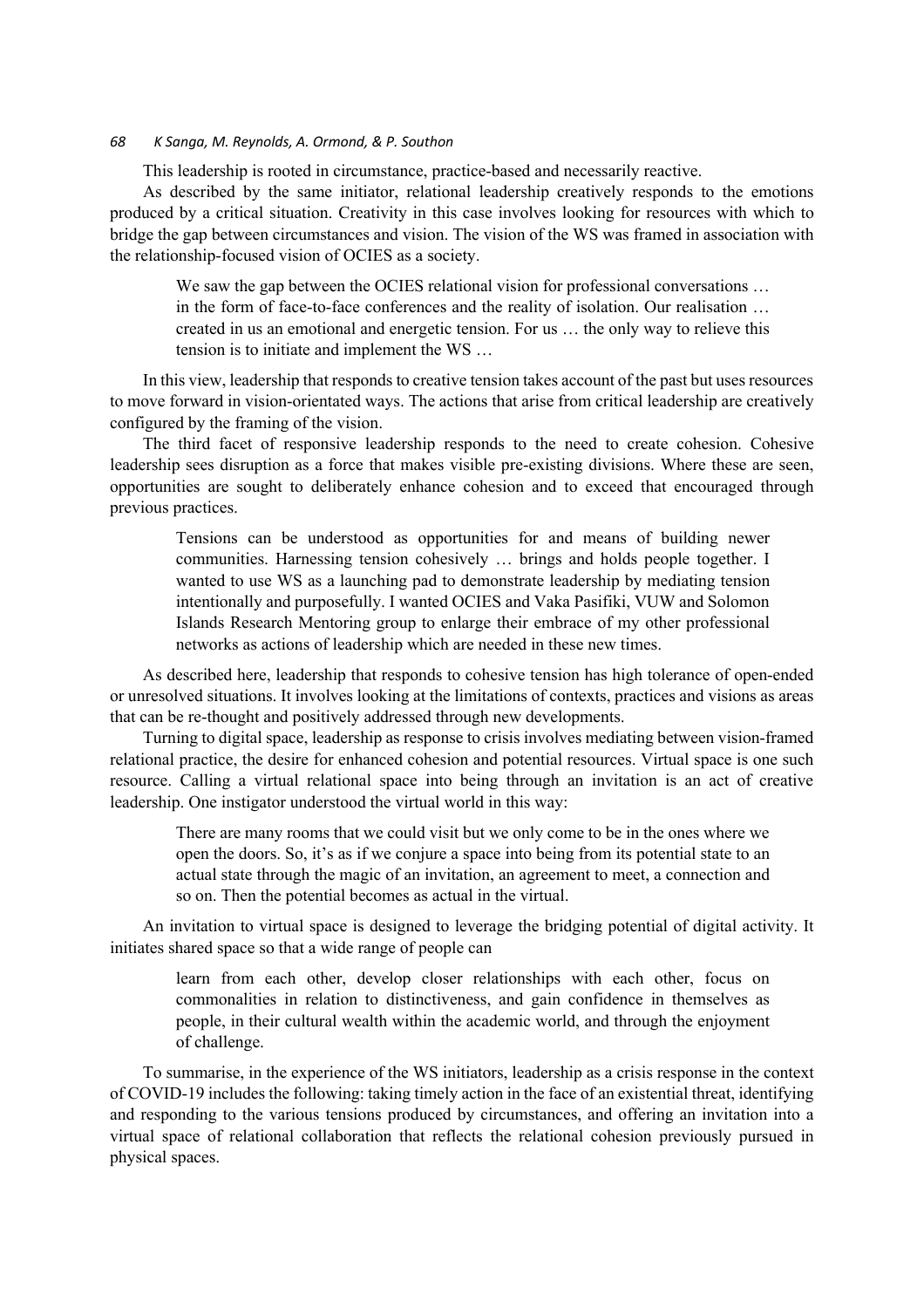#### Leadership as deliberate shaping

The theme of leadership as deliberate shaping focuses on the WS initiators' explorations of the kind of space required to pursue an inclusive, relational vision. This theme is premised on the idea that potential virtual spaces are value-less, but become value-soaked when actualised. The theme draws attention to the ways values can be made apparent in the leadership-followership relational space. Three aspects of leadership as shaping are presented: inclusiveness, naming and relationality.

One aspect of leadership as deliberate shaping is visible through the way the instigators reflected on ethnicity and inclusiveness. The broad terms Melanesian, Māori and European give a sense of the varied origins of the WS instigators. The relevance ascribed to ethnicity by one WS instigator is as follows:

I take the position that ethnicity/race/culture/nationality, whatever the person wants to name it, is still significant inside or outside the digital space because it shapes the person that is coming to the digital space.

In the inaugural WS session, the instigators were aware of the potential of making their varied origins a visible part of the WS:

The inclusion of a multi-ethnic team 'fronting' the WS [is important] … given the significance of the ideas that: plurality is valuable; positionality is significant; but coming together as a community is the way we wish to navigate into the future.

A second aspect of shaping present in the data involves naming. In the Pacific, naming is significant for the way the stories, intents and vision of those who gift a name remain present when it is used (Sanga & Reynolds, 2017). Naming the WS space as *tok stori* was perceived by the instigators as a spaceshaping mechanism to advance a particular kind of relationality.

Tok stori space is relational. People centred … Everybody who came in was welcome. Everyone in the space was a legitimate participant. We were committed to being good stewards of people in acknowledgement and honouring their wisdom and contributions. We wanted to focus on people and not on the knowledge content of our webinar topic.

As implied in the naming, the premise of the WS space anticipates relational commitment:

I saw it as an opportunity to be with people that uplifted, were committed to their community and elevated each other … it was mainly the spirit of the people that attracted me. I wanted to collapse our difference … [to focus on] our cultural commonalities because I knew together, our worldviews would support each other and make our argument and contributions richer, stronger and deeper.

This account ascribes value both to position and to the commitment of participants to pursue a spirit of mutual support and shared exploration.

The WS instigators framed their leadership in response to the WS opportunity as deliberate shaping and hope that would operate in the leadership-followership space by the signalling of values such as inclusiveness and the prioritising of relationality, and through the power of naming.

## Leadership as conscious decolonisation

A further element of leadership present in the reflections of WS initiators involves conscious decolonisation. This is a specific aspect of how virtual space can work to support or undercut hegemonic practices (Sanga & Reynolds, 2020). An overall aim was the advancement in academia of Pacific oralities as elements of dialogic, relational ontologies. The reflections of instigators make clear the leadership value afforded to deliberate decolonisation strategies.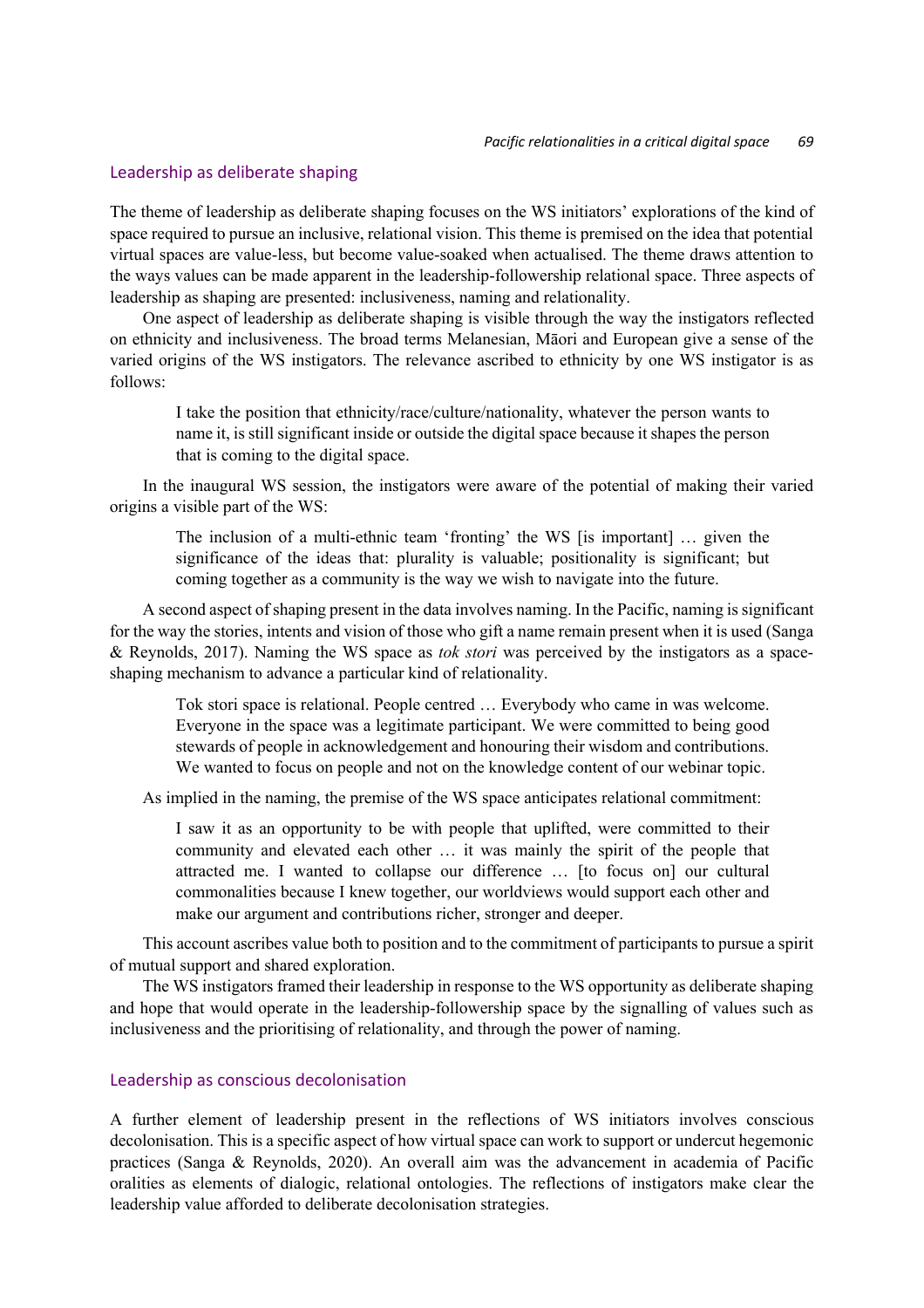One way the WS instigators conceptualised conscious decolonisation is to imagine virtual space as responding to local realities. For example, instigators explored the WS space as anchored in the cultural space of Aotearoa New Zealand, marked by opening and closing protocols.

I view this type of intellectual activity as decolonisation transformation … Protocols were mainly drawn from chairing academic sessions and working within the Māori community … from my own community where we organise and hold ceremony and activities that call for a sense of presence, reading what the situation requires as it unfolds and adjusting to it as is necessary …

Viewing digital space as anchored undercuts universalist thinking that erases the cultural decisions sometimes portrayed as business-as-usual in the digital realm (Montgomery, 2019).

A second strand of decolonisation is portrayed in WS instigators' accounts of the shared ownership imagined for the virtual *tok stori*.

Because the WS was focussed on Oceanic relationality, we were democratising the space. We were making that space as accessible and as fair as possible to everybody; allowing people to be themselves and participating confidently, freely and authoritatively from their own experiences.

The WS space is anchored in the intellectual tradition of tok stori: storied engagement through which learning may take place. The content of the session as well as its mode privileges orality and attempts at moderating pre-existing hierarchical relationships in digital spaces.

By framing the inaugural WS session through a discursive Pacific oral form, *tok stori*, an intention of the instigators was that the overwhelming allocation of time, representation and power to certain people, the basis of some other academic traditions, could be superseded. Consequently, the audibility of multiple voices could erode hegemonic perspectives. Although not guaranteed, the instigators hoped that an expectation of participation would come with attendees as a result of the signalling involved.

A third strand of decolonisation is the admission of emotion as a valued and planned aspect of the WS encounter. This intent was described by an instigator thus:

People could be as natural as they wanted to, repeating themselves in their accounts, bringing humour, making people laugh and cry and or receiving spontaneous feedback freely from others.

Storytelling invites the spiritual, emotional, physical, and mental (Thomas, 2005). In *tok stori*, because a story, narrative or otherwise is a personal account, emotion and enjoyment are key aspects (Fasavalu & Reynolds, 2019; Van Heekeren, 2014). At times, academic encounters privilege notions of objectivity that discount the significance of emotional engagement (Smith, 1999). However, the WS session was intended to involve

hearing the way you experience the world validated, watching and learning from scholarly articulation of ideas that questioned and challenged dominant western viewpoints.

Validation occurs when experience is revisited through the positional accounts of others. Feeling validated is emotional because feelings are essential to how we experience connection in a relational ontology (Fasavalu & Reynolds, 2019).

In the accounts of WS instigators, leadership framed as decolonisation involves deliberate shaping to model inclusiveness, encourage shared ownership and privilege emotions in relational encounters. These aspects of the WS were intended by the instigators to undercut notions of universality, objectivity and exclusivity.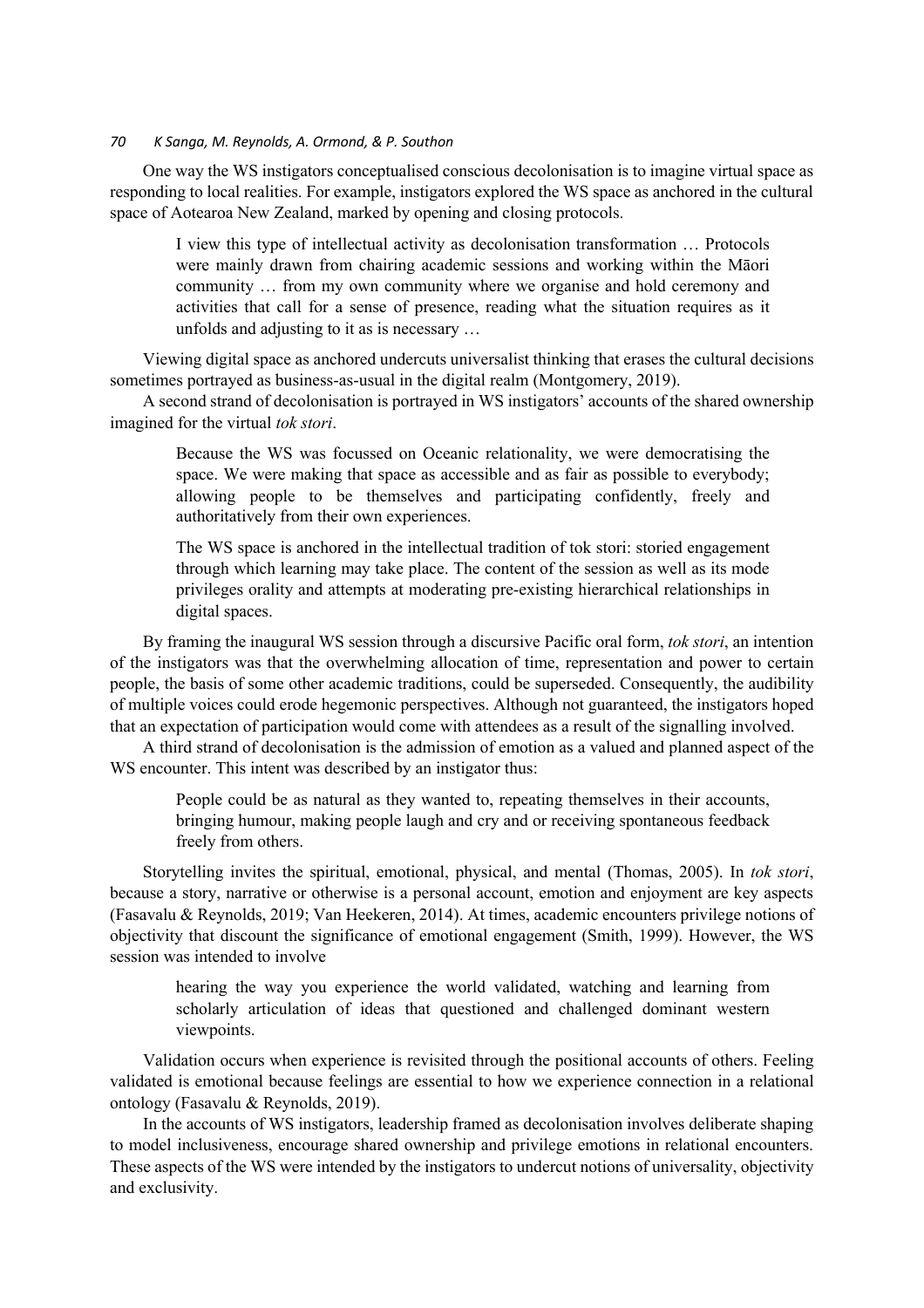#### Leadership embodied in process

In the accounts of WS instigators, the procedure of the inaugural WS session included aspects of relational leadership intended to embody a safe, inclusive, virtual *tok stori* space. Some aspects of the WS process have already been touched on. These include protocols of welcome also mirrored by protocols of closure, reflecting the *manaakitanga* (care) of the Indigenous community of the co-hosting organisation, VUW. The care for names is an element in this:

I practised the names of the various people for days before, so I would say them right because I didn't want to dishonour through botching anyone's name and have this seen as a sign of not taking time and effort.

In addition, timing and general conduct are aspects of the WS process understood by initiators to embody the spirit of *tok stori* as a Pacific relational ontology as a frame for a virtual encounter.

The WS instigators reveal awareness of the potential of digital technology to exercise tight control over discursive proceedings:

We have some control over digital rights—who is muted for example, over protocol, for instance by setting out an agenda and inviting people to speak in a particular order, and in how we start and end.

As discussed above, instigators understood the way they used this potential to prepare an interactive, inclusive space in which to value storying, position and Pacific intellectual traditions. An aspect of this deliberateness was to allocate limited time to those whose paper grounded the discussion. In a context where the instigators had experienced virtual spaces run on different lines, this involved

the removal of the need for a presentation that concentrated time and power in the hands of authors [and was] … achieved by a flipped classroom model.

As a consequence,

as presenters … we used as little time as possible to talk about our topic in order to allow for others to participate. We encouraged different people to speak.

The result was experienced by an instigator as follows:

Time was centred on the community responses. This seemed to me to be a way of looking to the community for their thoughts rather than elevating the writer of the paper. I enjoyed that aspect of listening to the thoughts of the wider community.

Further, as indicated through the name *tok stori*, the instigators aimed procedure to embody a discursive approach to life in the encouragement of participating as storying in

a move away from academic question and answer formats.

This shift was intended to

respect tok stori as a form of engagement—moving away from Q and A to storying especially enhanced by 'informal' continuation section.

This final section of the inaugural WS virtual *tok stori* took place after the formal closure to accommodate any potential reticence of some attendees, perhaps students or junior academics, to be active participants during more formal segments. In the event, this less formal section remained well attended.

Finally, the instigators understood leadership re-framed in a virtual context to include the significance of inclusive language, paying respect and inviting diverse groups to participate using some of the possibilities of the digital platform.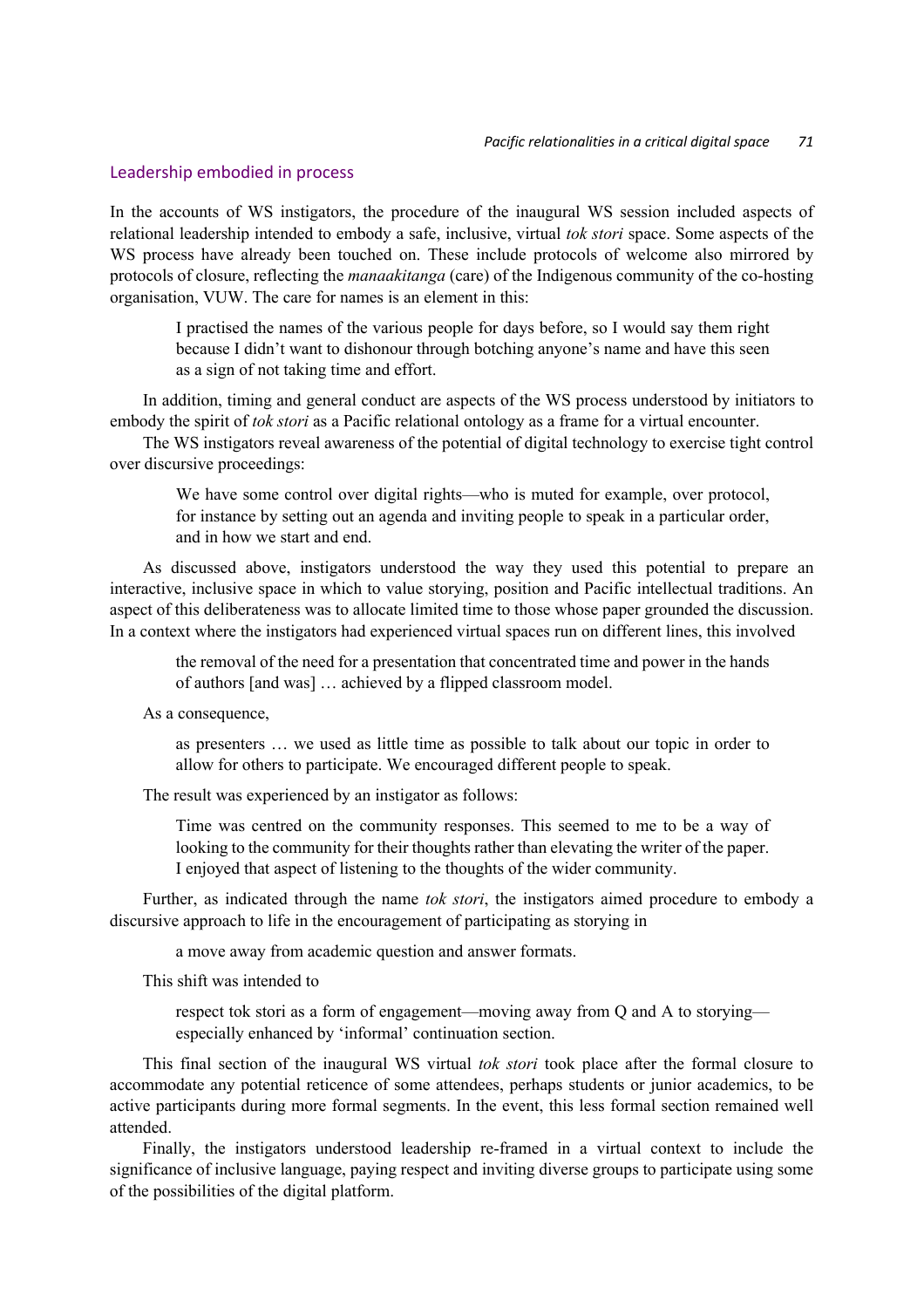From our opening words, all our body language, and from the beginning of the WS, we kept repeating ourselves that everybody who came in were important**.**

I understand that the way one dresses, speaks and addresses those within the session all contribute toward creating a situation of trust and honouring the knowledge been shared

Diversity was addressed by the origins of those involved: Māori, Solomon Islands, Australia, Tonga. Also, attempts were made to have among speakers and story tellers, males and females, established and emergent academics, Island and metropolitan domiciled.

In the context of the inaugural session, WS instigators understood leadership embodied in process to include the way time is allocated, language is used and care is expressed as they relate to how relationality is framed.

#### Leadership as learning

Relational leadership is dialogic by nature. Intent sits behind acts of leadership as response to crisis, deliberate shaping, decolonisation and embedded in process. In a relational enterprise, risk-taking and vulnerability accompanies the relinquishment of the kinds of control that habitually structure academic encounters, such as conference presentations. Relational leadership involves welcoming the tensions and discomforts involved in new negotiated situations as much as the joys and affirmations that also come. In this section, the reflections of WS instigators provide a ground for the discussion of tensions inherent in an endeavour such as a virtual *tok stori*. Three tensions are discussed that relate to inclusivity/exclusivity, being known/unknown, and face-to-face/virtual *tok stori*.

As discussed above, the instigators sought to signal inclusivity by making visible the broad range of ethnic identities of the WS instigators in the inaugural WS virtual *tok stori*. Inclusivity was value that also called for invitations to be sent through a range of avenues to academics across the region (and beyond) notwithstanding any institutional or society-based allegiances. Consequently, it was not clear who might feel at home. This applies to instigators:

In meeting a community I did not know, I had imagined that I would sit on the outside of it and observe as an outsider …

Perhaps with those … who may have had experiences of judgemental or impatient Palagi perspectives, being 'white' may have been an issue. I certainly felt this possibility.

However, the WS instigators also felt this as a possible tension for participants:

Given the focus on Oceanic orality and the located topic of the day, I imagined that the Australian and New Zealand participants might not be really free to engage. I had thought that some might even feel out of place. I never knew if my doubts were affirmed.

During the WS there seemed to be an Indigenous/non-indigenous binary underpinning some comments … in the end I resolved this … with the help of a wantok's comments about 'we are us' by thinking that we were the WS through presence and contribution of time and willingness to listen and learn.

This tension reveals that leadership that aims at inclusivity based on relationality can be in tension with exclusivity based on categories of one kind or another. However, balance is provided in instigator's reflections by feelings of belonging. For instance: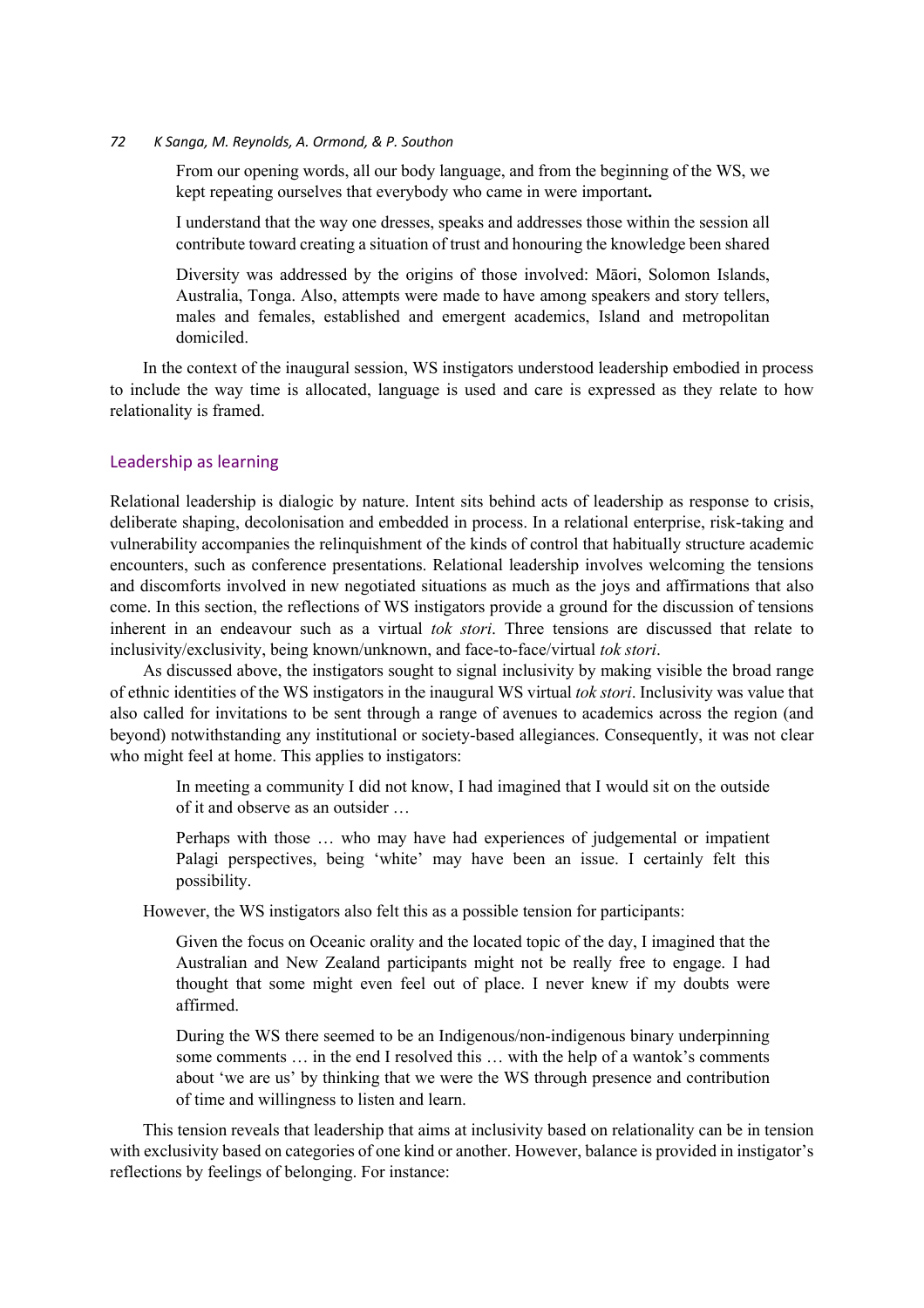#### *Pacific relationalities in a critical digital space 73*

I found myself drawn in, listening to the experiences people were relaying … The stories of sharing were intriguing, and I related to them easily and their stories resonated with me.

A related tension is that of safety/vulnerability. *Tok stori* involves a space intended to be safe, but can a *virtual tok* stori provide this? One instigator reflected:

I asked myself, "Would all participants feel free in the WS tok stori space?"

The emotions promoted by this tension were balanced for instigators by overall experience:

My thoughts were that I had been in the company of wholesome people that were committed to their culture and community … People seemed to speak without personal ego, generosity of spirit and honestly.

Safety and formality can be related to safety. The difference between the formal initial and the less formal concluding sections of the programme can be thought of as two levels of *tok stori*, organised to provide a step-down to enable some attendees, such as students, to become active participants:

I had anticipated the majority of participants to leave at the hour mark and only 'friends' to remain for a bit. I had also expected that new space to be generally silent during the open tok stori time and later that people would engage easily or freely.

In the event, the instigators found that the session extended beyond the dual time frame as positive relationality developed:

The session went an hour over the time it was meant to finish, and I was comfortable in letting it do that because I felt at ease with those who I did not know but felt some kindred purpose with.

A third tension, between face-to-face/virtual *tok stori* is also present in the reflections of WS instigators. This can be seen in procedural details:

One experienced tension for me related to the Chair's calls, shortening the tok stori of two prominent Pacific leaders … In a face-to-face tok stori, doing so would have been a little more difficult to execute. In a digital space, it did happen.

However, the tension was also felt more generally:

This tension is primarily promoted by what is missing: eye contact, acceptable lengths of silence, closeness … This tension is as if we are attempting to keep the spirit of tok stori alive in a situation where key ingredients are missing.

I felt tensions relating to our lack of experience in this unexplored space; our unclear rules to follow …

When considered by the WS instigators as leadership, these vulnerabilities provided learning about the self as a relational being and about *tok stori*:

We learnt not to prescribe any modus operandi that was based on a face-to-face tok stori space. Virtual tok stori is an open space.

We had learnt to adapt our engagements ... It was easier to collectively own the new space. We allowed ourselves to make mistakes. We did not even call these mistakes. We referred to these as lessons for learning.

As is clear from this account of leadership (re-)framed as learning in the context of the inaugural WS *tok stori*, not all the intents of the other four aspects of leadership discussed above were resolved clearly and positively for the WS instigators. However, consistent with a dialogical, relational ontology,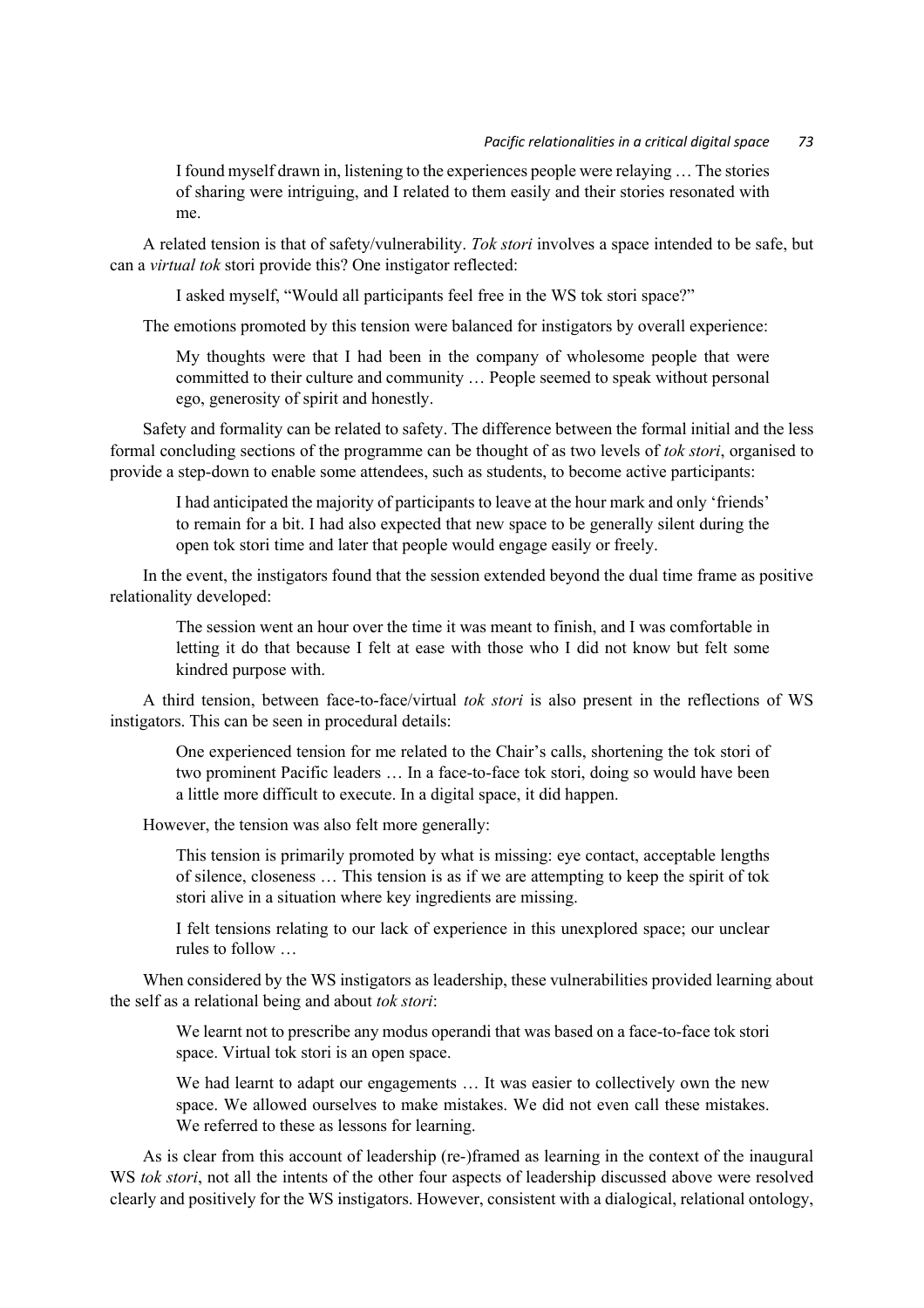ideas, people and practices emerge from the instigators' reflections as transformed as a result of deliberate actions, the willingness to be vulnerable, and a desire to embrace and learn from tensions. The benefits of this posture can be great:

[We experienced] the ways tok stori can adapt and take on new forms in the digital space [and] the transformation of the world through making a Pacific understanding of the world more accessible, available and legitimised.

## **Concluding comments**

In conclusion, we offer three responses to the question: How has the WS experience of Pacific orality affected our (re)framing of leadership in the virtual space?

First, by highlighting orality, we have countered the apparent paramount status of written knowledge in leadership discourses. This has the effect of exposing a hegemonic perspective of the expert (on leadership) as a meritocracy, the prerogative of certain individuals to the exclusion of others. Further, we have been able to offer approaches towards the flattening of relationships between leadership actors, affirmed individually and together. As a result, leaders are encouraged to engage together by embracing emotion within in the digital space through their storied lives as leaders.

Second, the WS experience has reaffirmed our understanding of leadership as creative and emergent. These are natural properties of any human relationships. By using critical tension creatively, intentionally and in a timely manner, we sought to counter the leader-follower hierarchical relationship so common in the academy. As a countering move, our focus on embedding people as people through their own leadership stories encourages people to be experts and to embrace the creativity that can result. We experienced leadership encounters as authentic, storied and subject to multiple and rich expressions.

Third, the WS digital experience points to the importance of understanding more fully and deeply the process of leadership. Although some writers have paid attention to the digital space through the concept of *vā* (Enari and Matapo, 2020), *tok stori* and leadership provide the context here. The shift to digital space made increasingly apparent the oral, informal, multiple and communal aspects of the *tok stori* process. As a consequence, we could more easily see what stages or which aspects of the leadership process were being applied by us and others as tools of domination or enablement. These observations helped us to deliberately (re)shape leadership norms. In our case, we highlighted inclusivity, naming as *tok stori* and relationality. This commitment to the process of leadership supports a framing of leadership which tolerates uncertainties, tensions and complexities because it sees leadership as learning.

As time goes on, Pacific academics might expect to invest more time in virtual encounters. In turn, where leadership is understood as a process, virtual spaces are likely to grow in significance as leadership-followership relational spaces. As a consequence, the thrust of this article, that deliberateness and self-examination are significant elements in the framing of leadership as it configures virtual spaces, gains salience. As academics we must continue to seek ethical ways to progress our goals. In a Pacific context these include valuing Pacific oralities, enhancing people as people, advocating for the centrality of relationality in academic encounters, and decolonisation more generally. We invite others to build on this initial tentative theorisation of leadership (re)framing in virtual space through their own inventiveness, creativity and celebrations of what our communities have to offer. The potential of the digital practice turn (Sanga & Reynolds, 2020) demands our commitment and attention.

## **References**

Adams, T. E., Ellis, C., & Jones, S. H. (2017). *Autoethnography. The international encyclopedia of communication research methods*. Wiley. https://doi.org/10.1002/9781118901731.iecrm0011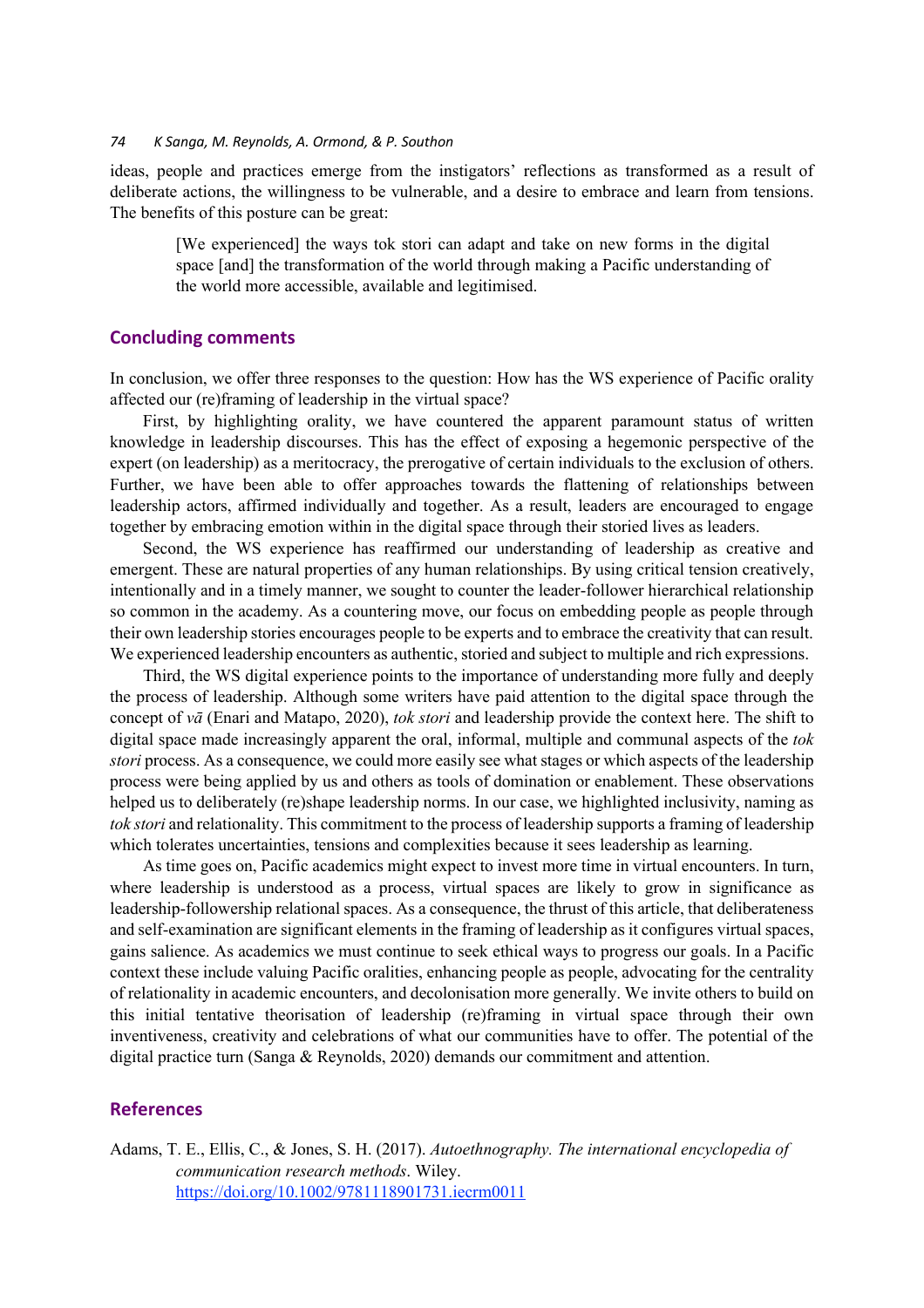- Affonso, D. D., Mayberry, L., Inaba, A., Matsuno, R., & Robinson, E. (1996). Hawaiian‐style "talkstory": Psychosocial assessment and intervention during and after pregnancy. *Journal of Obstetric, Gynecologic, & Neonatal Nursing, 25*(9), 737–742. https://doi.org/10.1111/j.1552-6909.1996.tb01489.x
- Baice, T., Lealaiauloto, B., Meiklejohn-Whiu, S., Fonua, S. M., Allen, J. M., Matapo, J., Iosefo, F., & Fa'avae, D. (2021). Responding to the call: talanoa, va-vā, early career network and enabling academic pathways at a university in New Zealand. *Higher Education Research & Development, 40*(1), 75–89. https://doi.org/10.1080/07294360.2020.1852187
- Blakesley, S. (2010). Storytelling as an insightful tool for understanding educational leadership in Indigenous Yukon contexts. *Canadian Journal of Educational Administration and Policy*, *111*. https://files.eric.ed.gov/fulltext/EJ907029.pdf
- Brigg, M., Chadwick, W., Griggers, C., Murdock, J., & Vienings, T. (2015). *Solomon Island National Peace Council: Inter-communal mediation*. The University of Queensland. https://espace.library.uq.edu.au/view/UQ:373816
- Butz, D., & Besio, K. (2009), Autoethnography. *Geography Compass, 3,* 1660–1674. https://doi.org/10.1111/j.1749-8198.2009.00279.x
- Carling, J., Erdal, M. B., & Ezzati, R. (2014). Beyond the insider-outsider divide in migration research. *Migration Studies, 2*(1), 36–54. https://doi.org/10.1093/migration/mnaa016
- Chang, H., Ngunjiri, F., & Hernandez, K. (2016). *Collaborative autoethnography.* Taylor & Francis. https://doi.org/10.4324/9781315432137
- Charmaz, K. (2014). *Constructing grounded theory*. Sage.
- Cobb, D. J., Couch, D., & Fonua, S. M. (2019). Exploring, celebrating, and deepening Oceanic relationalities. *International Education Journal: Comparative Perspectives, 18*(2), 1–10.
- Crossa, V. (2012). Relational positionality: Conceptualizing research, power, and the everyday politics of neoliberalization in Mexico City. *ACME: An International E-Journal for Critical Geographies, 11*(1), 110–132. https://doi.org/10.4324/9780203084663-9
- Davidson, A. J. (2012). *Enlarging the field of credible experience: Supporting young Solomon Islanders as agents of positive change in their communities* [Doctoral thesis]. Massey University.
- Ellis, C., Adams, T. E., & Bochner, A. P. (2011). Autoethnography: An overview. *Historical Social Research/Historische Sozialforschung, 36*(4), 273–290.
- Enari, D., & Matapo, J. (2020). Pasifika education innovation during the COVID-19 pandemic. *MAI Journal, 9*(4). https://doi.org/10.20507/MAIJournal.2020.9.4.2
- Epitropaki, O., Kark, R., Mainemelis, C., & Lord, R. G. (2017). Leadership and followership identity processes: A multilevel review. *The Leadership Quarterly, 28*(1), 104–129. https://doi.org/10.1016/j.leaqua.2016.10.003
- Evans, T., Guy, R., Honan, E., Paraide, P., & Muspratt, S. (2010). Reflections on conducting educational research projects in Papua New Guinea. *Journal of Research and Reflections in Education, 4*(2), 72–89.
- Fasavalu, T. I., & Reynolds, M. (2019). Relational positioning and a learning disposition: Shifting the conversation. *International Education Journal: Comparative Perspectives, 18*, 11–25.
- Gold, M., Swann, J., & Chief, I. Y. (2002). Keeping it flexible: Integrating technology into distance education in the South Pacific. *Journal of Educational Technology & Society, 5*(1), 55–59.
- Grosfoguel, R. (2007). The epistemic decolonial turn. *Cultural Studies, 21*(2–3), 211–223. https://doi.org/10.1080/09502380601162514
- Hamilton, M. L., Smith, L., & Worthington, K. (2008). Fitting the methodology with the research: An exploration of narrative, self-study and auto-ethnography. *Studying Teacher Education, 4*(1), 17–28. https://doi.org/10.1080/17425960801976321
- Hau'ofa, E. (1994). Our sea of islands. *The Contemporary Pacific, 6*(1), 148–161.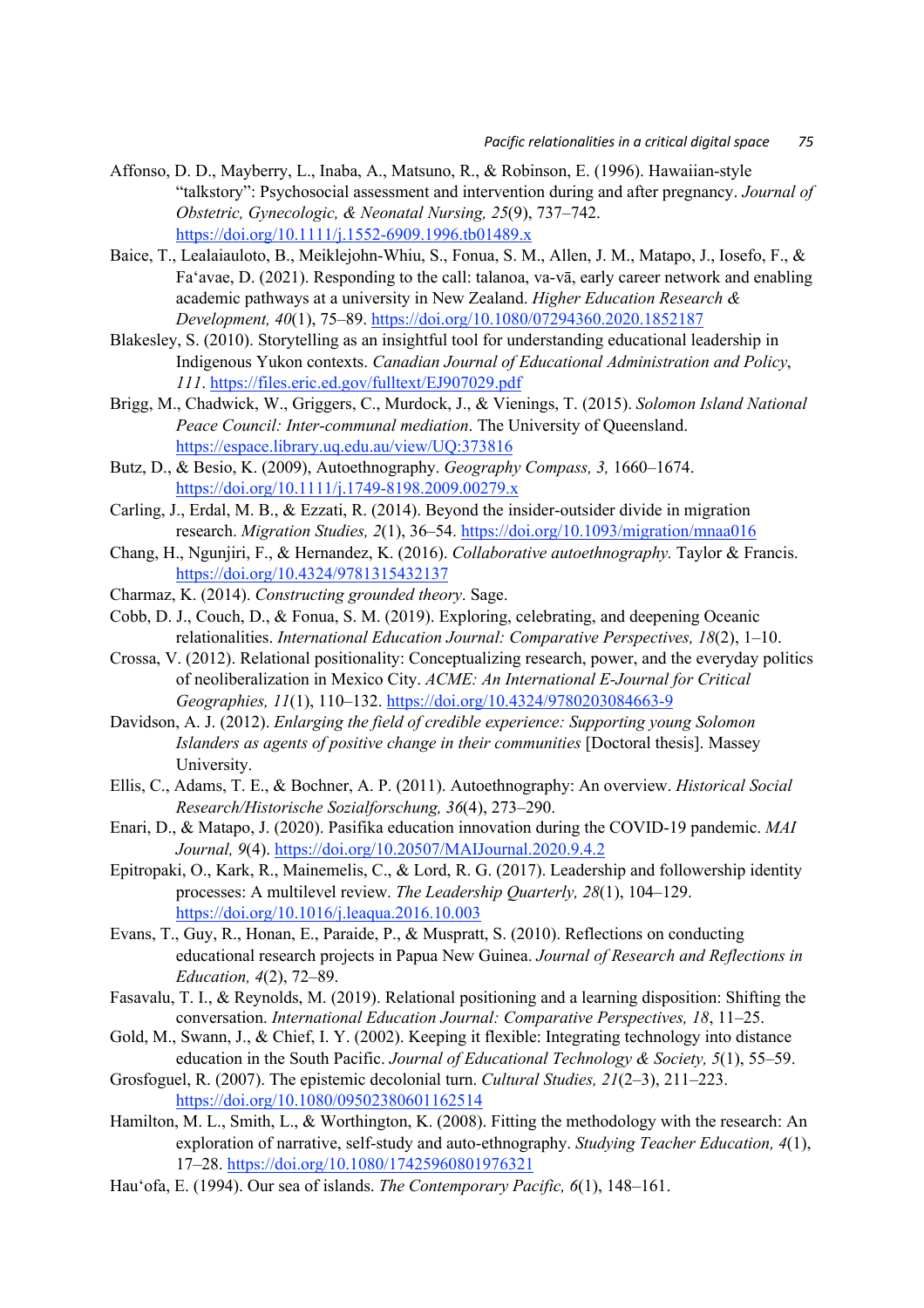- *76 K Sanga, M. Reynolds, A. Ormond, & P. Southon*
- Henry, E., & Wolfgramm, R. (2018). Relational leadership—An indigenous Māori perspective. *Leadership, 14*(2), 203–219.
- Houston, J. (2007). Indigenous autoethnography: Formulating our knowledge, our way. *The Australian Journal of Indigenous Education, 36*(1), 45–50. https://doi.org/10.1017/S1326011100004695
- Inckle, K. (2010). Telling tales? Using ethnographic fictions to speak embodied 'truth'. *Qualitative Research, 10*(1), 27–47. https://doi.org/10.1177/1468794109348681
- Jones, S. H. (2007). Autethnography. In G. Ritzer (Ed.), *The Blackwell encyclopedia of sociology*. Wiley. https://doi.org/10.1002/9781405165518.wbeosa082
- Kabutaulaka, T. (2015). Re-presenting Melanesia: Ignoble savages and Melanesian alter-natives. *The Contemporary Pacific, 27*(1), 110–145. https://doi.org/10.1353/cp.2015.0027
- Kempf, W. (2017). Climate change, Christian religion and songs: Revisiting the Noah story in the central Pacific. In E. Dürr & A. Pascht (Eds.), *Environmental transformations and cultural responses: Ontologies, discourses, and practices in Oceania* (pp. 19–48). Palgrave Macmillan. https://doi.org/10.1057/978-1-137-53349-4\_2
- Kenyon, M., Chevalier, C., Gagahe, V., & Sisiolo, R. (2000). The community in the classroom: Designing a distance education community health course for nurses in Solomon Islands. *Pacific Health Dialog, 7*(2), 76–80.
- Ketokivi, K. (2010). *The relational self, the social bond and the dynamics of personal relationships: A sociological analysis* (vol. 263). Department of Social Research, University of Helsinki, Finland.
- Kincheloe, J., & Mclaren, P. (2011). Rethinking critical theory and qualitative research. In K. Hayes S. R. Steinberg, & K. Tobin (Eds.), *Key works in critical pedagogy* (pp. 285–326). Sense. https://doi.org/10.1007/978-94-6091-397-6\_23
- Khalifa, M. A., Khalil, D., Marsh, T. E., & Halloran, C. (2019). Toward an indigenous, decolonizing school leadership: A literature review. *Educational Administration Quarterly, 55*(4), 571– 614. https://doi.org/10.1177/0013161X18809348
- Kovach, M. (2010). Conversational method in Indigenous research. *First Peoples Child & Family Review, 14*(1), 123–136.
- MacDonald, L., & Reynolds, M. (2017). It's all part of the job: Everyday silencing in the life of a secondary school teacher. *MAI Journal, 6*(1), 47–60. https://doi.org/10.20507/MAIJournal.2017.6.1.4
- McCormick, A., & Johannson-Fua, S. (2019). Perspectives on comparative and international education in Oceania. In C. C. Wolhuter & A. W. Wiseman (Eds.), *Comparative and international education: Survey of an infinite field* (pp. 229–248). Emerald. https://doi.org/10.1108/S1479- 367920190000036013
- Merriam, S. B., Johnson-Bailey, J., Lee, M.-Y., Kee, Y., Ntseane, G., & Muhamad, M. (2001). Power and positionality: Negotiating insider/outsider status within and across cultures. *International Journal of Lifelong Education, 20*(5), 405–416. https://doi.org/10.1080/02601370120490
- Montgomery, J. (2019). Video meeting etiquette: 7 tips to ensure a great attendee experience. https://blog.zoom.us/wordpress/2019/11/27/video-meeting-etiquette-tips/
- Oc, B., & Bashshur, M. R. (2013). Followership, leadership and social influence. *The Leadership Quarterly, 24*(6), 919–934. https://doi.org/10.1016/j.leaqua.2013.10.006
- Paulsen, I., & Spratt, R. (2020). When evaluation and learning are the intervention. In S. Johannson-Fua, R. Jesson, R. Spratt, & E. Coxon (Eds.), *Relationality and learning in Oceania* (pp. 135–153). Brill | Sense. https://doi.org/10.1163/9789004425316\_009
- Prescott, S. M. (2008). Using talanoa in Pacific business research in New Zealand: Experiences with Tongan entrepreneurs. *AlterNative: An International Journal of Indigenous Peoples, 4*(1), 127–148. https://doi.org/10.1177/117718010800400111